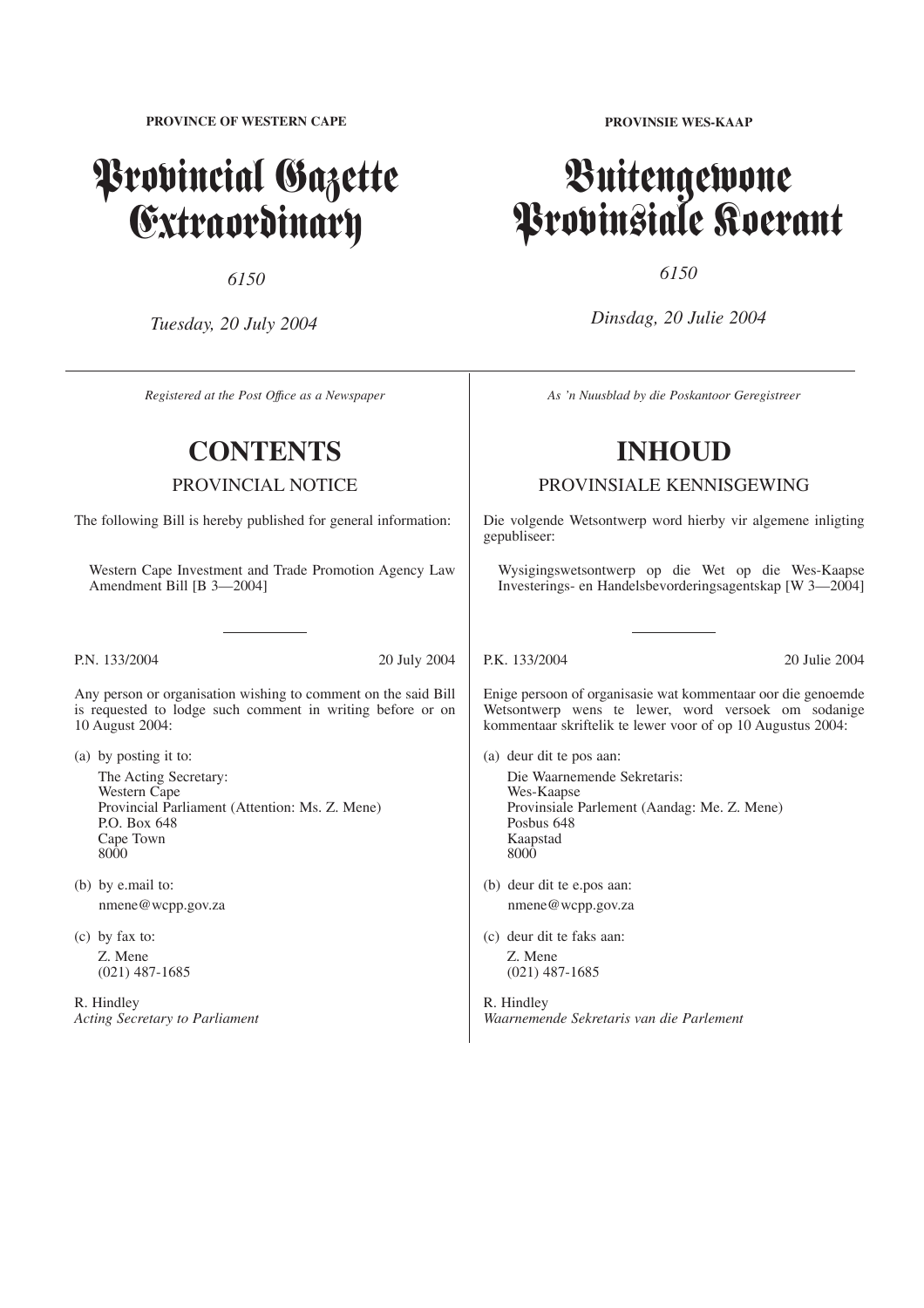# **GENERAL EXPLANATORY NOTE:**

|  |  | Words in bold type in square brackets indicate omissions from<br>existing enactments. |  |  |  |
|--|--|---------------------------------------------------------------------------------------|--|--|--|
|  |  | Words underlined with a solid line indicate insertions in<br>existing enactments.     |  |  |  |

# **BILL**

**To amend the Western Cape Investment and Trade Promotion Agency Law, 1996; to replace the words ''Law'', ''Legislature'', ''accounting officer'' and ''responsible Member'', wherever they appear, with the words ''Act'', ''Provincial Parliament'', ''accounting authority'' and ''Minister'' and to effect certain changes to the text arising from such substitution; to insert new definitions of ''accounting authority'', ''chief executive officer'', ''committee'', ''executive Mayor'', ''locate'', ''major** funder", "Minister", "Minister responsible for Finance" and "Provincial Parlia**ment''; to delete the definitions of ''accounting officer'', ''constitution'', ''Legislature'', ''responsible Member''and ''Western Cape''; to provide for the amendment of the preamble; to provide for the procedure in terms of which directors are nominated; to provide for the amendment of the powers and duties of directors; to provide for the funding of the Agency; to provide for the repeal of the Western Cape Investment and Trade Agency constitution, and to provide for matters incidental thereto.**

**BE** IT ENACTED by the Provincial Parliament of the Western Cape as follows: follows:—

#### **Amendment of preamble to Law 3 of 1996**

**1.** The preamble of the Western Cape Investment and Trade Promotion Law, 1996 (Law 3 of 1996) (the principal Law), is amended by the substitution for the preamble of the following preamble: 5

''**WHEREAS** the government of the province of the Western Cape holds responsibility for the promotion of trade and investment in the province, and whereas it believes that the promotion of these **[objectives]** objects is best achieved in **[concert with other stakeholders in the economy, the]** 10 partnership with the private sector and local government, and whereas government is desirous of establishing by provincial statute, **[an independent Agency]** a provincial public entity **[directed by the major economic stakeholders in the province]** to promote environmentally sustainable and socially responsible investment in and trade **[with]** within the provincial 15economy, now therefore:''.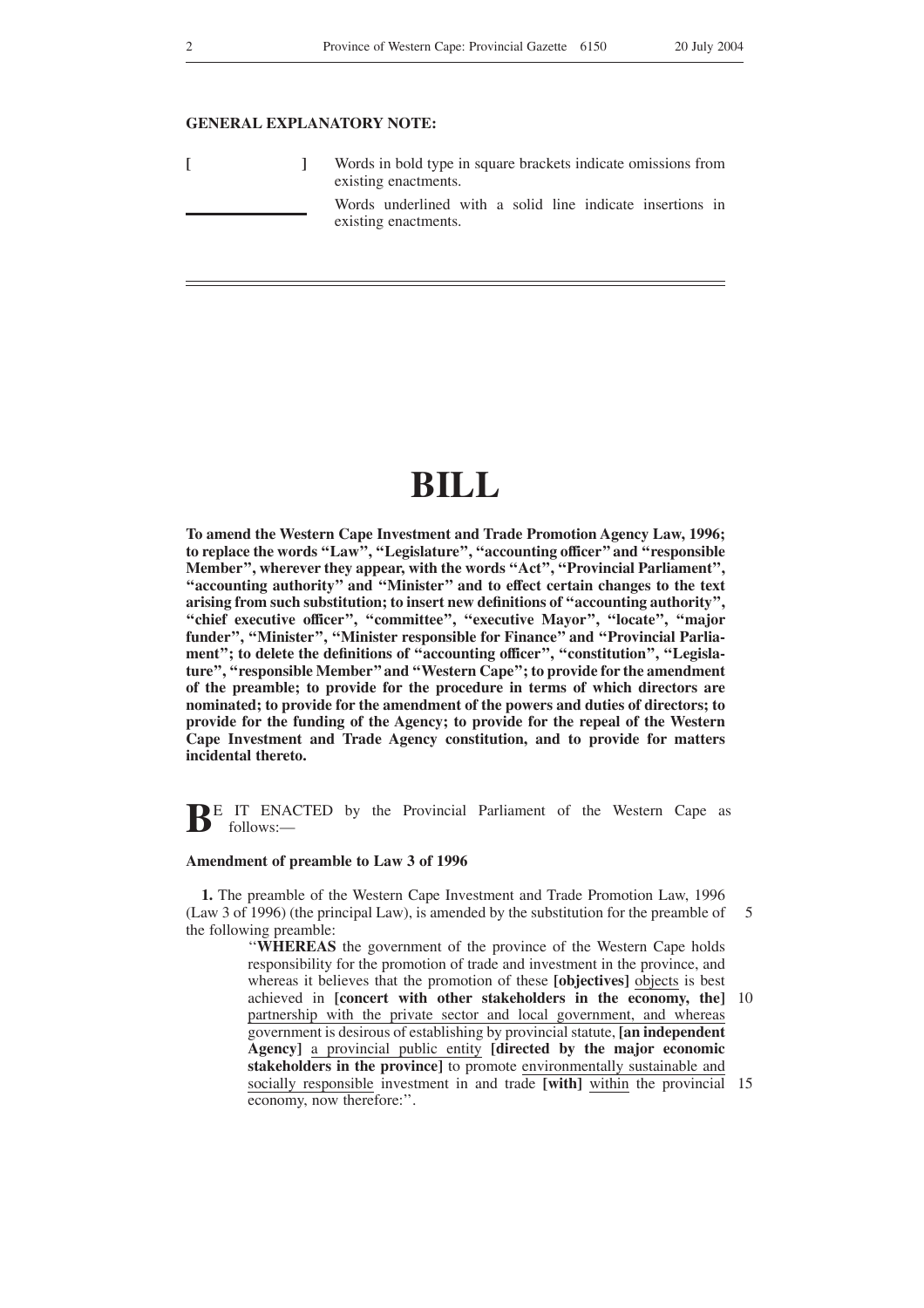35

40

# **Amendment of section 1 of Law 3 of 1996**

- **2.** Section 1 of the principal Law is amended—
	- *(a)* by the insertion before the definition of ''accounting officer'' of the following definition:

'' **'accounting authority'**means the Board appointed in terms of section  $3; \overline{'';}$ 5

- *(b)* by the deletion of the definition of ''accounting officer'';
- *(c)* by the insertion after the definition of ''Board'' of the following definitions: '' **'chief executive officer'**means the chief executive officer appointed in terms of section 10''; and '' **'committee'** means a committee of the Board, established in terms of section 8;"; 10
- *(d)* by the deletion of the definition of ''constitution'';
- *(e)* by the insertion after the definition of ''director'' of the following definition: '' **'executive Mayor'** means the executive Mayor of the City of Cape Town as defined in the Local Government: Municipal Structures Act, 1998 (Act 117 of 1998), any successor in title, or any duly appointed nominee;"; 15
- *(f)* by the deletion of the definition of ''Legislature'';
- *(g)* by the insertion before the definition of ''member''of the following definition: 20 '' **'locate'** with regard to a member, means to have a head office or an established branch within the Province;'';
- *(h)* by the insertion before the definition of ''member''of the following definition: '' **'major funder'**means any funder who contributes 10% or more of the amount budgeted for a specific financial year to be appropriated by the 25 Provincial Parliament, as contemplated in section 12(1)*(b)* and *(c)*;'';
- $(i)$  by the substitution for the definition of "member" of the following definition: "**'member'** means an enterprise including, but not limited to, any traders, professional persons, companies, business ventures, trusts or close corporations, located in the Province, that is of a continuing nature, carried on for the purpose of deriving a profit and which can contribute to the promotion of investment and trade in the Province, but does not include any government enterprise;"; 30
- *(j)* by the insertion before the definition of ''Province'' of the following definitions:

'' **'Minister'** means the provincial Minister of the Western Cape responsible for Economic Development;''; and

'' **'Minister responsible for Finance'** means the provincial Minister of the Western Cape responsible for Finance;'';

- $(k)$  by the amendment of the definition of "Province", as follows: '' **'Province'**means the province of the Western Cape **[and includes the Provincial Administration: Western Cape];**'';
- *(l)* by the insertion after the definition of ''Province'' of the following definition: '' **'Provincial Parliament'** means the Western Cape Provincial Parliament as provided for in section 9 of the Constitution of the Western Cape, 45 1997 (Act 1 of 1998);'';
- *(m)* by the deletion of the definitions of ''responsible Member'' and ''Western Cape''.

# Substitution for the words "Law", "Legislature", "accounting officer" and **''responsible Member'' of the words ''Act'', ''Provincial Parliament'', ''accounting** 50**authority'' and ''Minister'' in Law 3 of 1996**

**3.** The principal Law is amended by the substitution for the words ''Law'', ''Legislature'', ''accounting officer'' and ''responsible Member'', wherever they occur, of the words ''Act'', ''Provincial Parliament'', ''accounting authority'' and ''Minister''.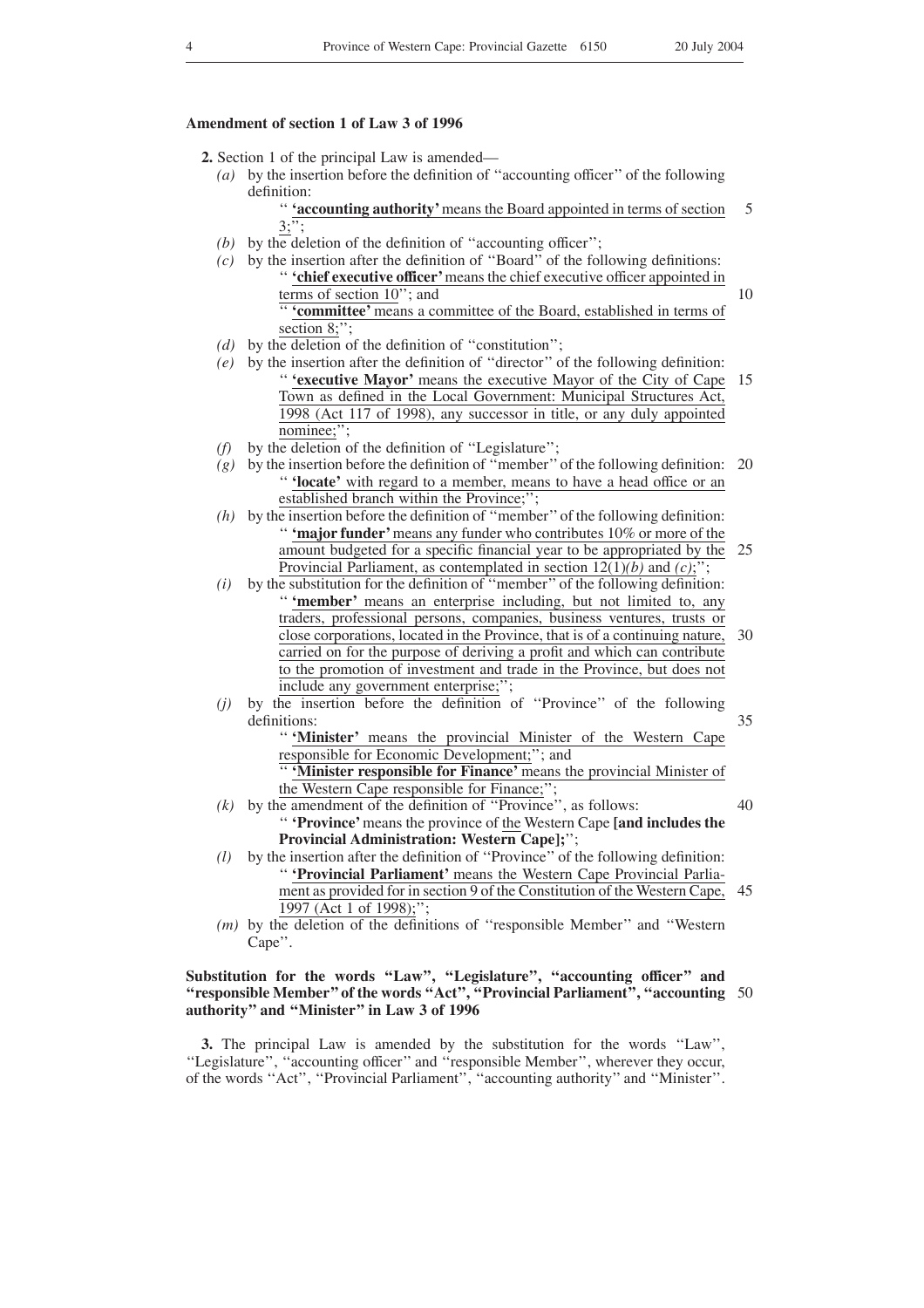5

# **Amendment of section 2 of Law 3 of 1996**

- **4.** Section 2 of the principal Law is amended—
	- *(a)* by the substitution for subsection (1) of the following subsection:
		- ''(1) The Western Cape Investment and Trade Promotion Agency is
			- **[hereby]** established as a provincial public entity which is governed by
			- a Board that must report to the Provincial Government.''; and
	- *(b)* by the deletion of subsections (4) and (5).

#### **Substitution of section 3 of Law 3 of 1996**

**5.** The following section is substituted for section 3 of the principal Law:

| "Appointment and composition of Board of Directors                                                                                                                                                                                                                                                                                       | 10 |
|------------------------------------------------------------------------------------------------------------------------------------------------------------------------------------------------------------------------------------------------------------------------------------------------------------------------------------------|----|
| 3. (1) The Minister, in consultation with the executive Mayor and after<br>consultation with major funders must, subject to subsection $(5)$ , appoint the<br>directors of the Board.                                                                                                                                                    |    |
| (2) The Board consists of no more than 15 directors, namely—<br>$(a)$ one senior official nominated by the Minister, ex officio;<br>$(b)$ one senior official nominated by the executive Mayor, ex officio;<br>subject to subsection (3), no more than ten directors appointed by the<br>(c)                                             | 15 |
| Minister:<br>subject to subsection (4), no more than two directors nominated from<br>(d)<br>amongst the members; and<br>the chief executive officer appointed in terms of section 10, as a<br>(e)                                                                                                                                        | 20 |
| director ex officio.<br>(3) Directors of the Board contemplated in subsection $(2)(c)$ may only be<br>appointed after the Minister, by notice in the Provincial Gazette and in such<br>other media as the Minister may consider appropriate, has invited all                                                                             | 25 |
| interested parties to submit, within the prescribed period mentioned in the<br>notice, the names of persons who in the opinion of such interested parties<br>must serve on the Board of Directors, stating the grounds upon which such<br>opinion is based.<br>(4) Directors of the Board contemplated in subsection $(2)(d)$ , may only | 30 |
| be appointed by the Minister after an internal election process conforming<br>to such directions as may be issued by the Board from time to time, has<br>been followed.                                                                                                                                                                  |    |
| (5) Any director, including an ex officio director, must—<br>$(a)$ have knowledge of trade and investment;<br>$(b)$ have experience in the promotion of trade and investment;<br>be able to contribute to the integrated and coordinated marketing of the<br>(c)<br>Province's business image;                                           | 35 |
| $(d)$ reside permanently in the Province; and<br>$(e)$ be a fit and proper person.<br>(6) The Minister must give due consideration to the need for the Board to<br>reflect broadly the demographic composition of the Province.".                                                                                                        | 40 |
| Insertion of sections 3A and 3B in Law 3 of 1996                                                                                                                                                                                                                                                                                         |    |
| <b>6.</b> The following sections are inserted after section 3 of the principal Law:                                                                                                                                                                                                                                                      | 45 |

# ''**Term of office of directors of Board, and filling of vacancies**

**3A.** (1) Directors of the Board contemplated in section 3(2)*(a)*, *(b)* and *(c)* are appointed for a period determined at the time of their appointment, but not exceeding two years.

(2) Directors of the Board contemplated in section 3(2)*(d)* are appointed for a two year period.

50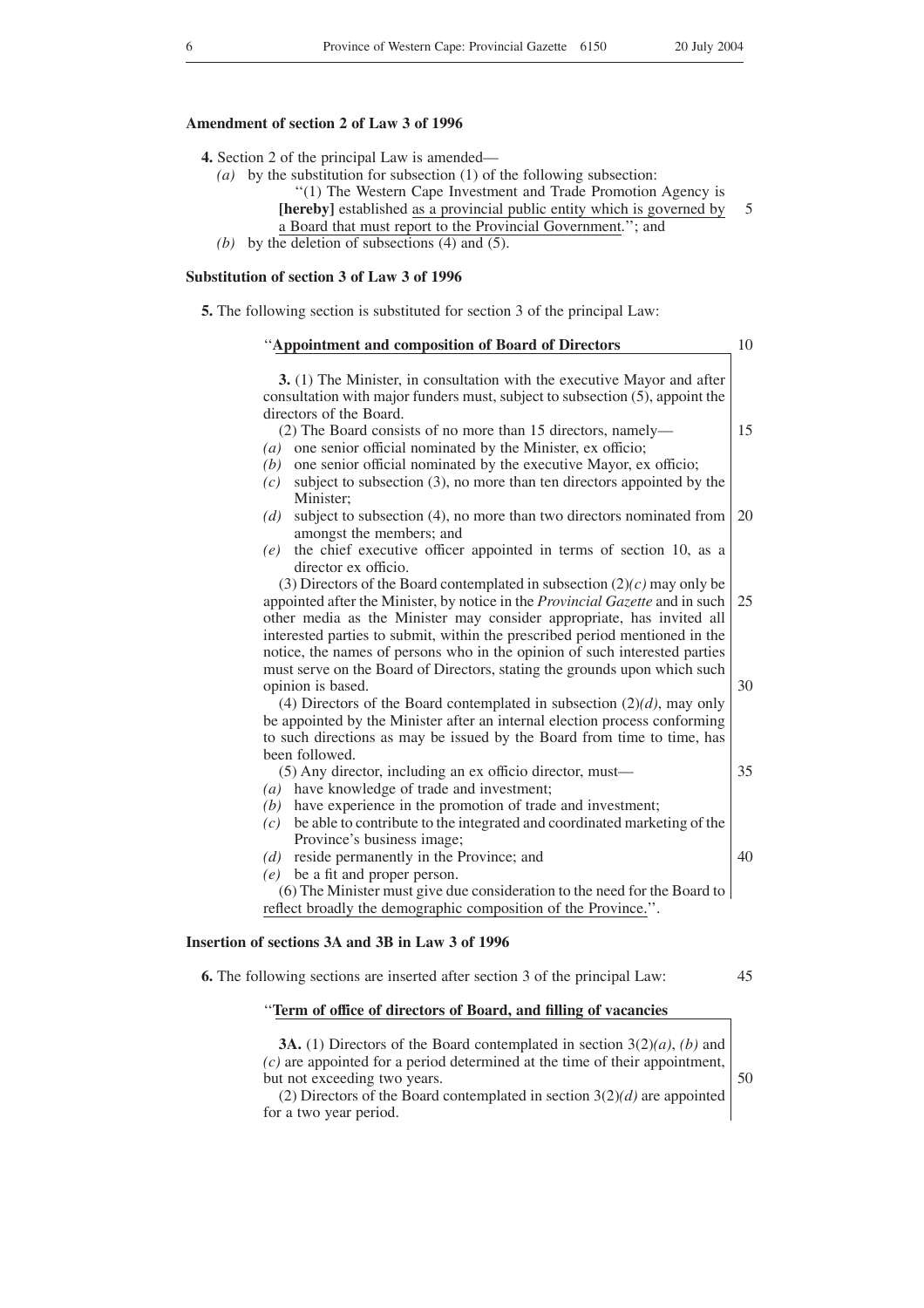(3) If for any reason the office of a director of the Board becomes vacant, the Minister may appoint a person from the categories indicated in section 3(2), from which such director was originally appointed or nominated as a director of the Board, for the unexpired portion of the term of office in accordance with section 3.

(4) A director of the Board is eligible for reappointment, but may not serve more than three consecutive terms: Provided that the unexpired portion referred to in subsection (3) may not be taken into consideration.

#### ''**Termination of office of director of Board**

**3B.** (1) The office of a director of the Board becomes vacant if the 10 director—

*(a)* is declared insolvent or of unsound mind by a competent court;

- *(b)* is removed from office in terms of subsection (2);
- *(c)* is convicted of an offence and sentenced to imprisonment without the option of a fine, but no one may be regarded as having been sentenced until an appeal against the conviction or sentence has been determined; 15
- *(d)* has been absent from three consecutive meetings of the Board without the prior consent of the chairperson;
- *(e)* submits his or her resignation to the Minister through the chief executive officer of the Board; 20
- *(f)* becomes a member of Parliament, a provincial legislature, the council of a municipality or the national cabinet or a provincial cabinet or executive council; or
- *(g)* except for ex-officio members contemplated in section 3(2)*(a)* and *(b)*, becomes an employee of any provincial government, the government of the Province, the national government of the Republic of South Africa or a municipality. 25

(2) The Minister may remove a director of the Board on grounds of misconduct, incapacity or incompetence with due consideration to the provisions of the Promotion of Administrative Justice Act, 2000 (Act 3 of 2000).''. 30

# **Amendment of section 4 of Law 3 of 1996**

**7.** Section 4 of the principal Law is amended as follows:

# ''**Objects of Agency**

35

- **4.** The objects of the Agency shall be—
- *(a)* to promote investment in and trade within the Province **[with the Western Cape and to identify, analyse, publicise and market investment and trade opportunities in the Western Cape economy, in such manner and by such means as the Board may from time to** 40 **time deem appropriate,]** and
- *(b)* to undertake, at the request of the **[responsible Member]** Minister, **[or other stakeholders or agencies,]** activities **[for which the necessary resources can be raised and]** which **[, in the opinion of the Board,]** will contribute to the strengthening of the **[Western Cape]** Province's 45 economy **[and/or promote equitable participation in the economy by sectors of the community and/or regions of the Western Cape]**.''.

# **Amendment of section 5 of Law 3 of 1996**

**8.** Section 5 of the principal Law is amended—

- *(a)* by the deletion of paragraph (i);
- *(b)* by the deletion of paragraph *(k)*; and

5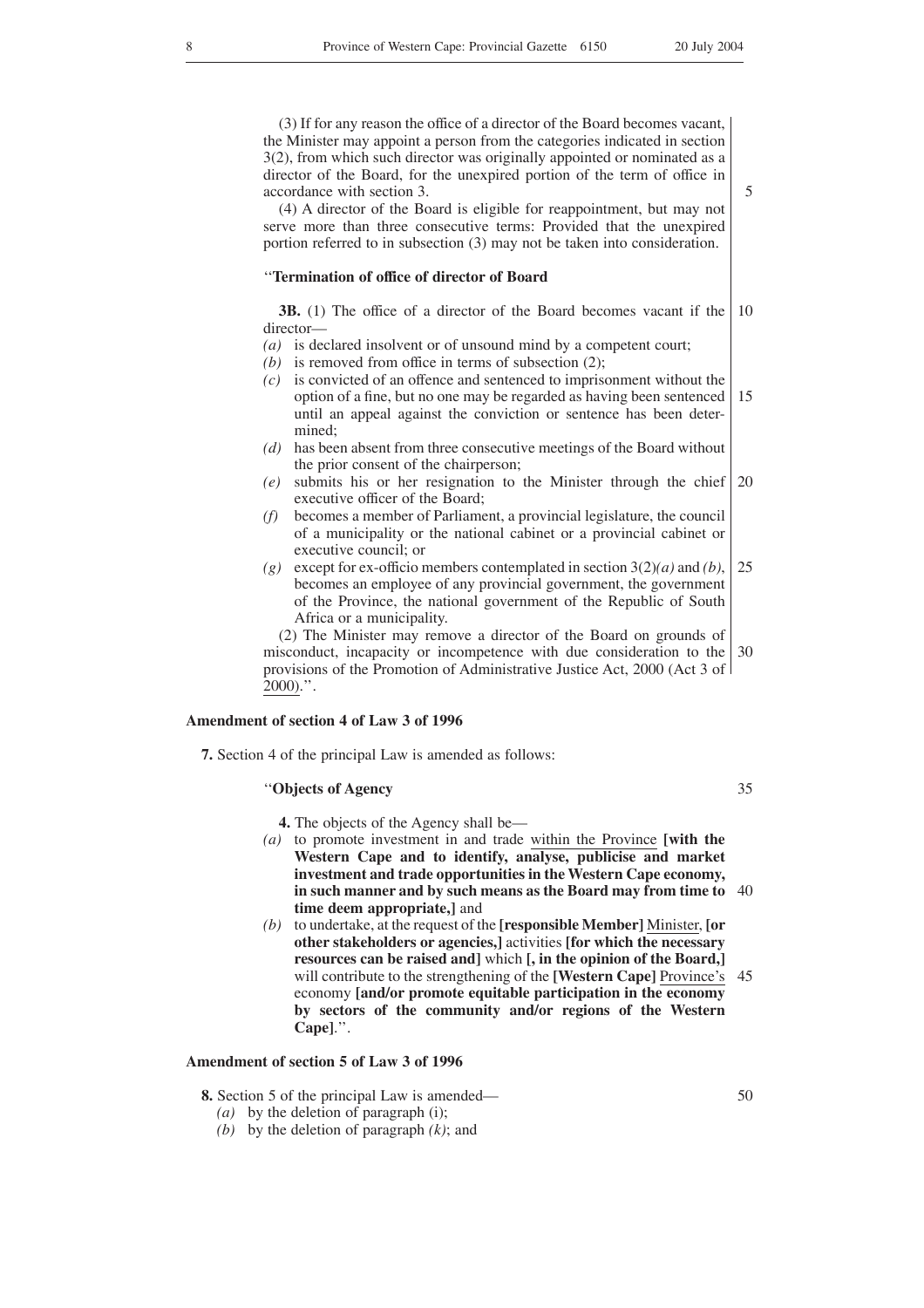*(c)* by the substitution for paragraph *(m)* of the following paragraph: ''*(m)* **[to apply its funds or monies to the establishment of a reserve fund, or]** to invest any funds or monies not immediately required for its affairs **[at such institutions and in such a manner as the Board may**

5

#### **Substitution of section 6 of Law 3 of 1996**

**determine]**, and''.

**9.** The following section is substituted for section 6 of the principal Law:

#### ''**Membership**

**6.** (1) The Agency may have members.

10

(2) The Board must maintain a register containing the particulars of members.

(3) The Board may from time to time approve the levying of membership fees, payable at such time and set at such amount as the Board may decide.

(4) The Board must call a meeting of all the members at least once every 15 financial year.''.

# **Substitution of section 7 of Law 3 of 1996**

**10.** The following section is substituted for section 7 of the principal Law:

#### ''**Meetings and decisions of Board**

**7.** (1) The Board must meet at such times and at such places as the chairperson may determine, but the Board must meet at least once every two months. (2) The chairperson must, within seven days of the receipt of a written request signed by at least three directors of the Board, convene a special general meeting of the Board. (3) The notice whereby a special general meeting of the Board is convened must state the business of that meeting, and no other business may be transacted at the special general meeting. (4) The quorum for a meeting of the Board is the majority of all its directors with voting rights. (5) The Board, after consultation with the Minister, must appoint a chairperson and a vice-chairperson for the Board from amongst the members of the Board. (6) The vice-chairperson must act as chairperson of the Board when the chairperson is absent or unable to act as chairperson, and when both the chairperson and the vice-chairperson are absent or unable to act as chairperson, the directors present at such meeting must elect from amongst themselves by majority vote a person to preside at such meeting. (7) Ex-officio members appointed in terms of section 3(5)*(a)*, *(b)* and *(e)* have no voting rights, but have the right to enter into discussion of all the matters before the Board. (8) The decision of a majority of the directors with voting rights present at a meeting of the Board constitutes a decision of the Board, and in the event of an equality of votes on any matter the person presiding at the meeting has a casting vote in addition to his or her deliberative vote. (9) A decision taken by the Board at a time when there was a vacancy on the Board, when any person who was not entitled to sit as a member of the Board sat as such a member, is not invalid if— *(a)* the decision was taken by a majority of all the members of the Board; 50and *(b)* the members comprising that majority were entitled to sit as members. 20 25 30 35 40 45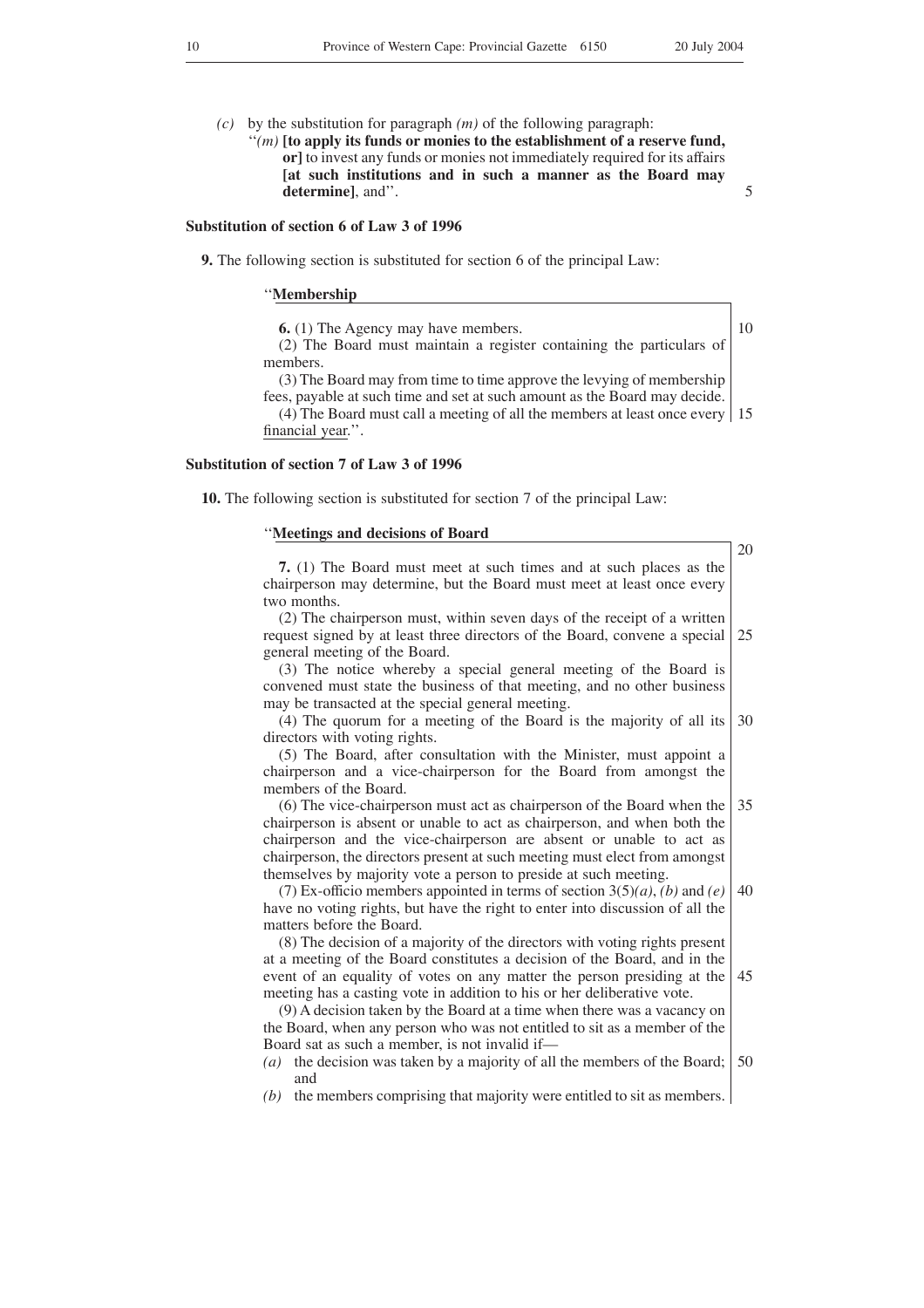5

25

30

35

(10) When the Board is in session, a director may not take part in the discussion of, or participate in the making of a decision on, any matter in which that director's spouse, partner, immediate relative or employer has any personal and direct or indirect financial interest: Provided that the Board may require that any director who has declared such interest must recuse himself or herself from the proceedings regarding such matter.

(11) Any director of the Board who contravenes the provisions of subsection (10) is guilty of an offence and on conviction is liable to a fine or imprisonment for a period not exceeding 12 months.

 $(12)$  The minutes of Board meetings must be signed by the person who  $\vert$  10 presides at the next meeting of the Board.''.

# **Amendment of section 8 of Law 3 of 1996**

**11.** Section 8 of the principal Law is amended by the substitution for subsections (2) and (3) of the following subsections, and the addition of subsection (4):

> " $(2)$  (*a*) The Board may establish committees to assist the Board with the 15 exercise of its powers, the performance of its functions and the carrying out of its duties.

> *(b)* Despite the provisions of paragraph *(a)*, committees in office immediately before the date of commencement of the Western Cape Investment and Trade Promotion Agency Law Amendment Act, 2004 are regarded as duly established committees for up to the first nine months after the Amendment Act comes into operation. 20

(3) *(a)* Subject to paragraphs *(b)* and *(c)*, the Board may establish a committee to deal with—

- (i) human resource management;
- (ii) budget and finance matters;
- (iii) trade promotion; or
- (iv) investment promotion;

provided that the members of those committees must have expertise in the relevant areas.

*(b)* A committee contemplated in paragraph *(a)*(i) or (ii) must not consist of more than three members, all of whom must be directors.

*(c)* A committee contemplated in paragraph *(a)*(iii) or (iv) must not consist of more than ten members, one of whom must be a director and the rest of the members as contemplated in section 6.

(4) Every committee contemplated in subsection  $(3)(c)$  must have as a member, one member of every other committee.''.

# **Amendment of section 9 of Law 3 of 1996**

**12.** Subsection (2) of section 9 of the principal Law is amended by the deletion of the expression "(except the Province)" wherever it occurs in that subsection. 40

# **Substitution of section 10 of Law 3 of 1996**

**13.** The following section is substituted for section 10 of the principal Law:

#### ''**Chief executive officer**

**10.** (1) The Board, in consultation with the Minister and after following a public advertising process, must appoint a fit and proper person with knowledge of and experience in investment and trade promotion as the chief executive officer of the Board. 45

(2) The chief executive officer must be appointed in terms of a fixed-term, performance-linked contract for a period not exceeding five years, and may be reappointed once after expiry of that period. 50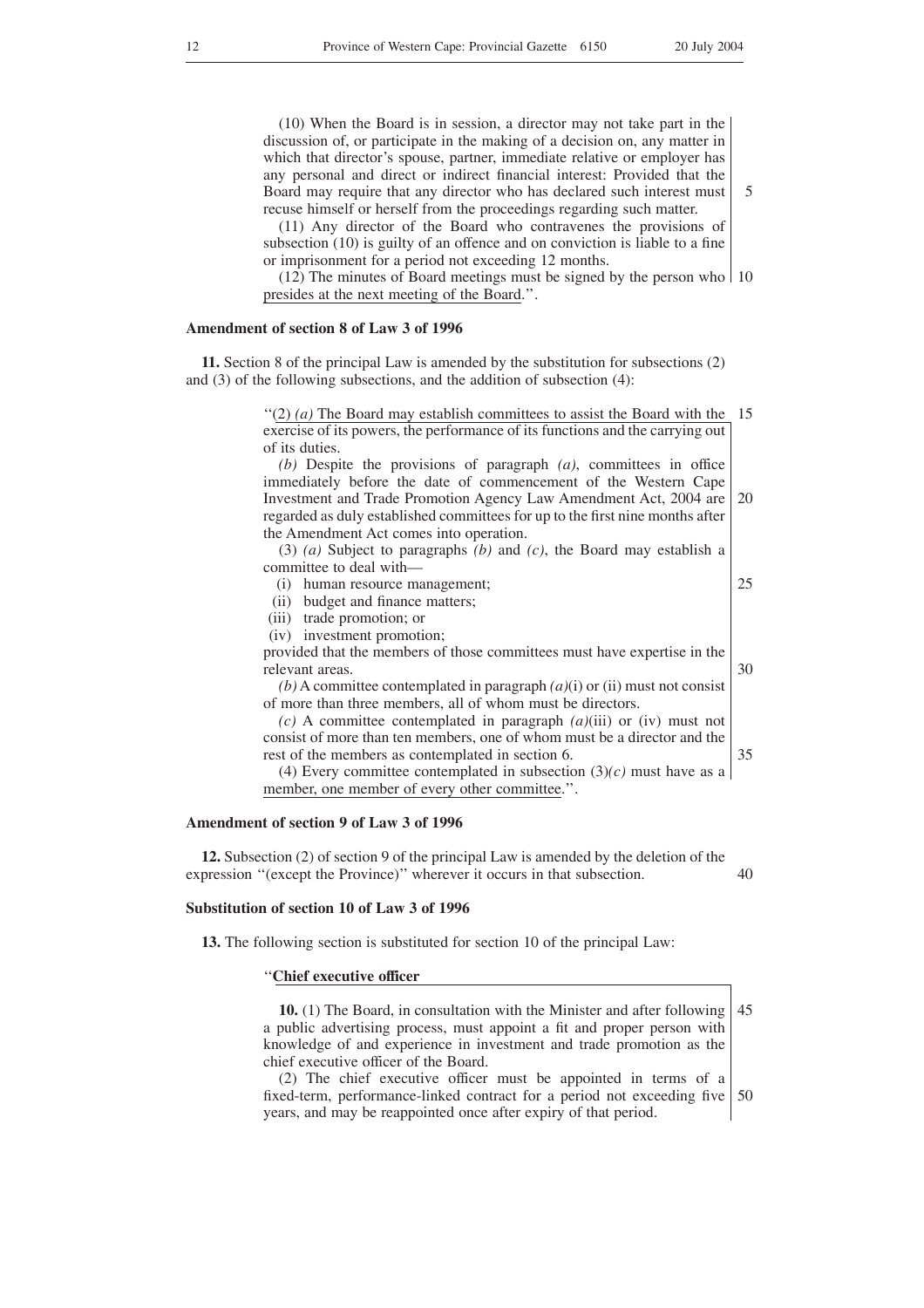(3) If the chief executive officer is absent or for any reason unable to perform his or her functions, or whenever there is a vacancy in the office of the chief executive officer, the Board must appoint another person to act as chief executive officer during such absence or inability or until a new chief executive officer has been appointed in terms of subsection (1). (4) An acting chief executive officer must, for the duration of his or her

appointment, perform the functions of the chief executive officer.''.

# **Substitution of section 11 of Law 3 of 1996**

**14.** The following section is substituted for section 11 of the principal Law:

| "Powers and functions of chief executive officer"                                                                                                                                                     | 10 |
|-------------------------------------------------------------------------------------------------------------------------------------------------------------------------------------------------------|----|
| 11. In addition to the powers, functions and duties conferred upon or<br>delegated to the chief executive officer by the provisions of this Act or by<br>the Board, the chief executive officer must- |    |
| ensure that the Agency performs its functions in terms of this Act;<br>$\left(a\right)$                                                                                                               | 15 |
| be in charge of the other employees of the Board;<br>(b)                                                                                                                                              |    |
| be accountable to the Board;<br>(c)                                                                                                                                                                   |    |
| ensure that proper minutes are kept at meetings of the Board and<br>(d)<br>members:                                                                                                                   |    |
| attend meetings of the Board;<br>(e)                                                                                                                                                                  | 20 |
| submit to the Minister and any other officials nominated by the<br>(f)<br>Province, within 14 days of a Board meeting, a copy of the minutes<br>thereof; and                                          |    |
| ensure that the Agency complies with and performs in terms of all<br>(g)<br>contractual agreements and implements investment and trade market- 25<br>ing policies.".                                  |    |

# **Substitution of section 12 of Law 3 of 1996**

''**Funding and financial control**

**15.** The following section is substituted for section 12 of the principal Law:

**12.** (1) The funds of the Agency consist of— *(a)* money appropriated by the Provincial Parliament for that purpose; *(b)* money that may be appropriated by the council of a municipality for that purpose; *(c)* money donated to the Agency by any person or institution; *(d)* membership fees as prescribed by the Board in terms of section 6(3); and *(e)* revenue raised from services rendered by the Agency, for as far as such services promote the objects of the Agency as indicated in section 4. (2) Acceptance by the Agency of money contemplated in subsection  $(1)(b)$  or  $(c)$  is subject to any applicable provisions of the Public Finance Management Act, 1999 (Act 1 of 1999), and any regulations or directives issued in terms of that Act. (3) The Agency's financial control, accountability and responsibility and its duties to report are regulated by the Public Finance Management Act, 1999 and any regulations or directives issued in terms of that Act. 30 35 40 45

(4) The annual financial statements of the Agency must be audited by the Auditor-General.''.

# **Repeal of section 13 of Law 3 of 1996**

**16.** Section 13 of the principal Law is repealed.

5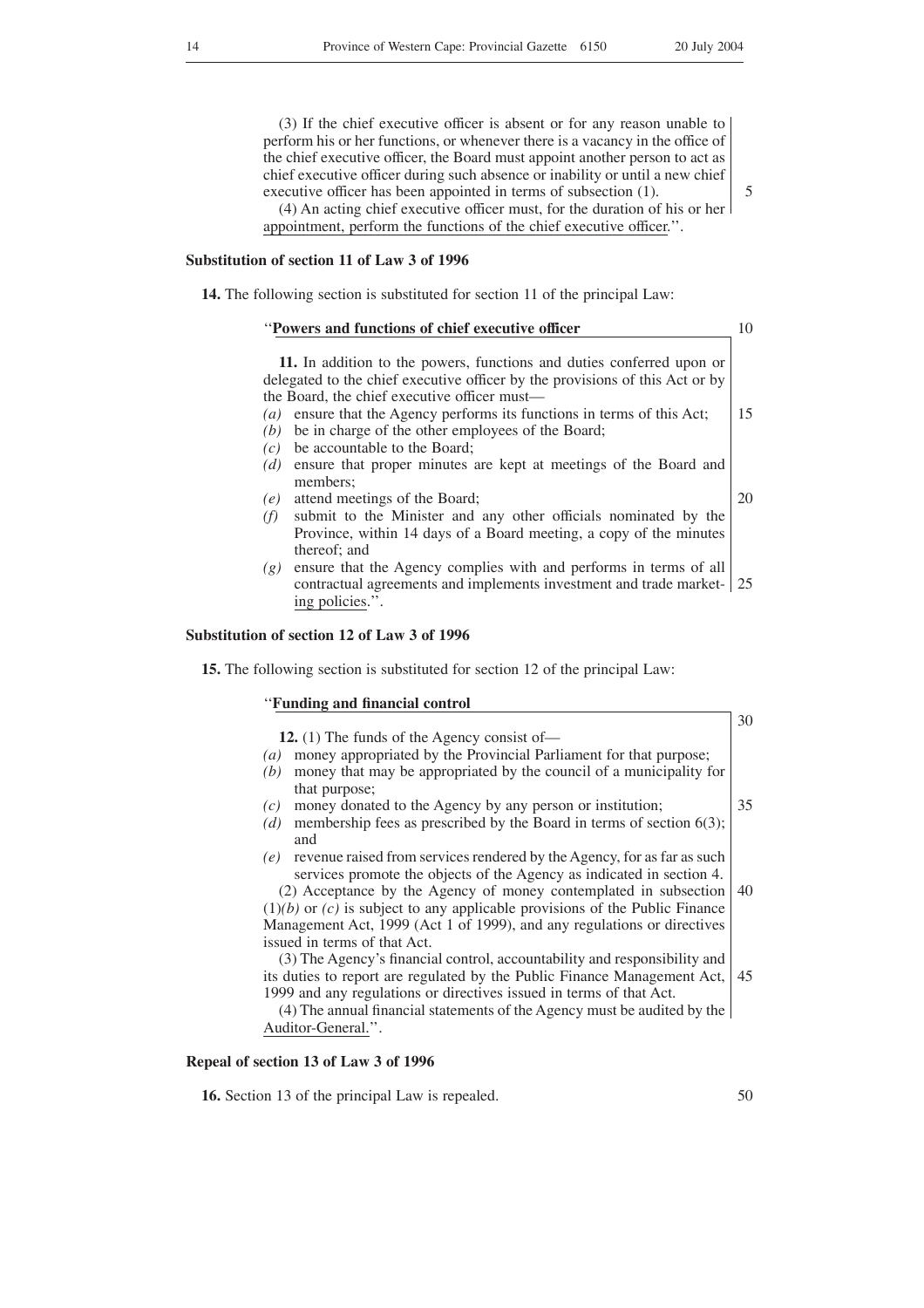#### **Repeal of section 14 of Law 3 of 1996**

**17.** Section 14 of the principal Law is repealed.

#### **Substitution of section 15 of Law 3 of 1996**

**18.** The following section is substituted for section 15 of the principal Law:

''**Internal Audit**

5

15

**15.** The Agency must ensure and maintain a system of internal audit under the control and direction of an audit committee complying with and operating in accordance with the provisions of the Public Finance Management Act, 1999 and any regulations or directives issued in terms of 10 that Act.''.

#### **Substitution of section 16 of Law 3 of 1996**

**19.** The following section is substituted for section 16 of the principal Law:

#### ''**Delegation of powers, functions and duties**

**16.** (1) The Board may delegate in writing any power, function or duty assigned to the Board or conferred or imposed upon it in terms of this Act to any director of the Board, or to the chief executive officer, who in turn may further delegate such power, function or duty.

(2) The delegation of a power, function or duty under subsection (1) does not preclude the exercise of that power, the performance of that function or the carrying out of that duty by the Board. 20

(3) The Board may at any time amend or revoke any delegation under subsection (1), and may delegate its powers, functions or duties subject to any limitations, directions or conditions which the Board may decide. 25

(4) The Board may review and amend any decision taken in terms of a delegation contemplated in subsection (1), subject to any rights that may have accrued and with due consideration to the provisions of the Promotion of Administrative Justice Act, 2000.''.

#### **Substitution of section 17 of Law 3 of 1996**

30

40

**20.** The following section is substituted for section 17 of the principal Law:

#### ''**Allowances of members of Board**

**17.** A director of the Board must be appointed on such terms and conditions and may be paid such allowances and be reimbursed for such 35 expenses out of the funds of the Agency as are determined by the Minister, in concurrence with the Minister responsible for Finance.''.

## **Amendment of section 18 of Law 3 of 1996**

**21.** Section 18 of the principal Law is amended as follows:

#### ''**Regulations**

**18.** The **[responsible Member]** Minister may **[at the request of or in consultation with the Board, or the interim Board contemplated in section (1), or of his or her own accord]**, after consultation with the Board or Interim Board, make regulations on any matter which he or she may regard as necessary for the facilitation **[of the establishment]** of the 45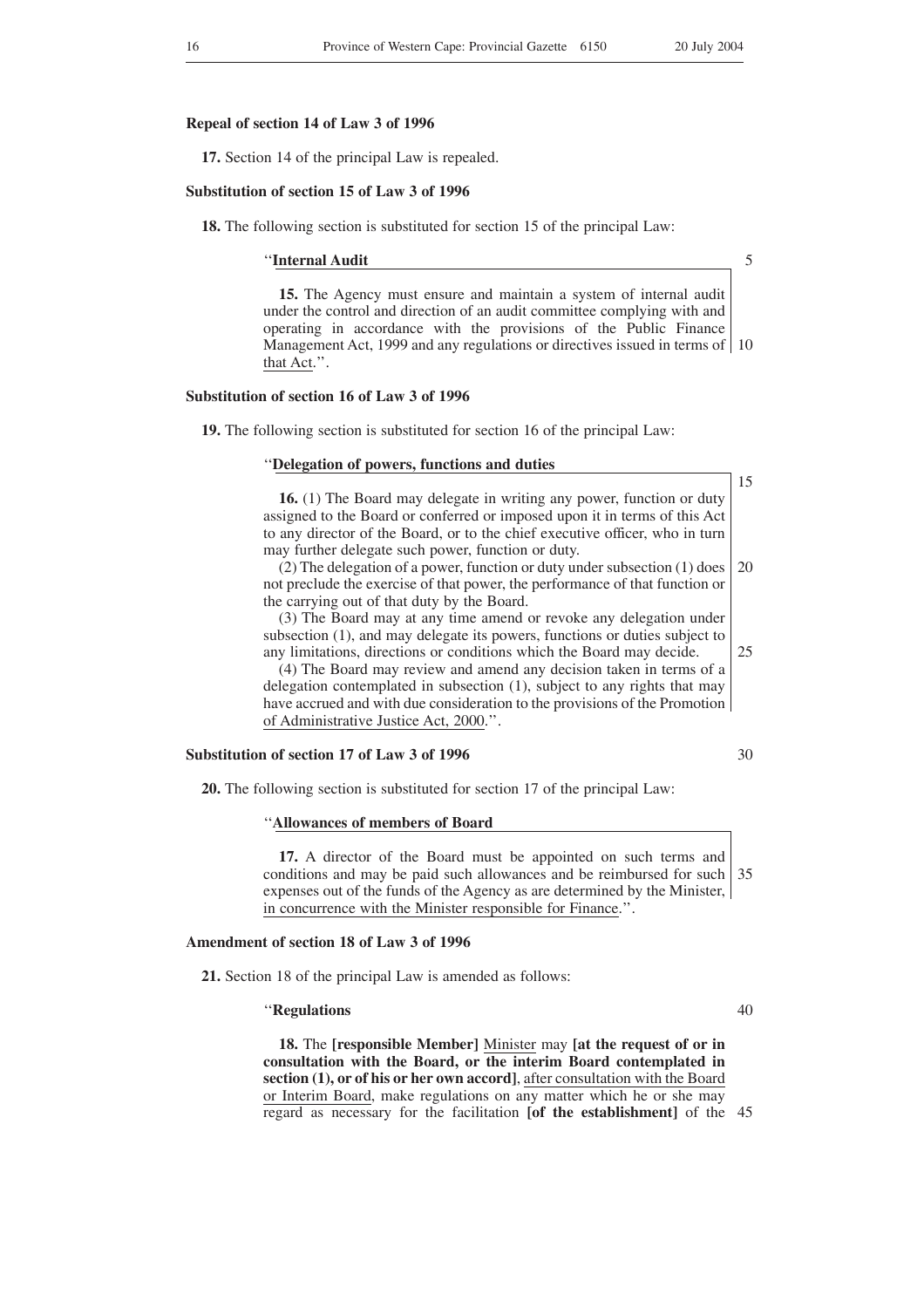Agency or the achievement of the objects of this **[Law]** Act, except financial regulations which may only be made in concurrence with the **[Member of the Executive Council]** Minister responsible for Finance.''.

#### **Amendment of section 19 of Law 3 of 1996**

**22.** Section 19 of the principal Law is amended as follows:

5

''**Indemnity**

**19.** Subject to the provisions of the Public Finance Management Act, 1999, no director, manager, secretary or other officer, employee or consultant of the Agency, **[including the Auditor of the Agency,]** shall be liable by reason of any act or omission done in respect of duties discharged 10 in good faith by him or her in any said capacity.''.

#### **Substitution of section 20 of Law 3 of 1996**

**23.** The following section is substituted for section 20 of the principal Law:

#### ''**Interim measures**

15

| 20. (1) Despite the provisions of section 3, the Board of Directors                                                                          |  |
|----------------------------------------------------------------------------------------------------------------------------------------------|--|
| appointed before the date of enactment of the Western Cape Investment and                                                                    |  |
| Trade Promotion Agency Law Amendment Act, 2004 ("the Amendment                                                                               |  |
| Act") are regarded as the duly appointed directors of the Board for the first                                                                |  |
| nine months after the Amendment Act comes into operation, or alterna- 20                                                                     |  |
| tively until the Board dissolves in terms of subsection (3) within this nine                                                                 |  |
| month period.                                                                                                                                |  |
| $\sqrt{2}$ and $\Gamma$ are $\Gamma$ and $\Gamma$ and $\Gamma$ and $\Gamma$ and $\Gamma$ and $\Gamma$ and $\Gamma$ and $\Gamma$ are $\Gamma$ |  |

(2) The Interim Board of Directors must within 30 days after the enactment of the Amendment Act pass a resolution, repealing the constitution of the Agency. 25

(3) The Interim Board must dissolve on the date the directors appointed in terms of section 3 take office.''.

# **Insertion of section 21A in Law 3 of 1996**

**24.** The following section is inserted in the principal Law after section 21:

| "Institutional coordination"                                                                                                             | 30 |
|------------------------------------------------------------------------------------------------------------------------------------------|----|
| 21A. (1) The Agency must cooperate with and participate in any<br>Provincial institutions for the promotion of tourism and other related |    |
| sectors in order to promote inter-institutional cooperation with reference<br>to                                                         | 35 |
| $(a)$ joint strategic planning;                                                                                                          |    |
| cooperative budgeting;<br>(b)                                                                                                            |    |
| shared promotional and marketing activity; and<br>(c)                                                                                    |    |
| $(d)$ joint monitoring and evaluation,                                                                                                   |    |
| that will ensure alignment of their strategies and operations.".                                                                         | 4Λ |

#### **Short title and commencement**

**25.** This Act is called the Western Cape Investment and Trade Promotion Agency Law Amendment Act, 2004, and comes into operation on a date to be fixed by the Premier by proclamation in the *Provincial Gazette*.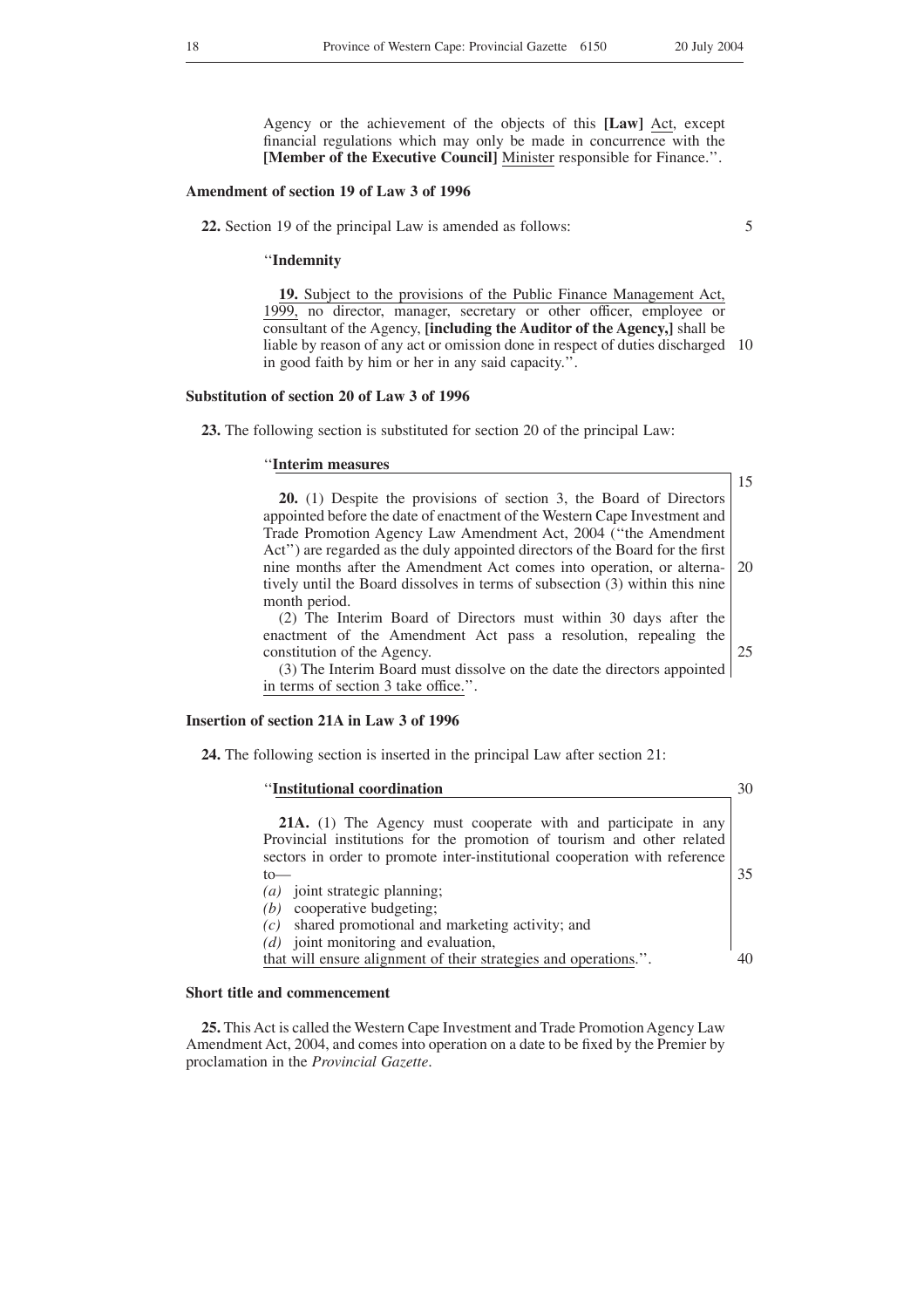# **EXPLANATORY MEMORANDUM**

# WESTERN CAPE INVESTMENT AND TRADE PROMOTION AGENCY LAW AMENDMENT BILL

#### **Introduction**

The aim of the Western Cape Investment and Trade Promotion Agency Law Amendment Bill is to amend the Western Cape Investment and Trade Promotion Agency Law of 1996 (Act 3 of 1996), known as the Wesgro Act, to provide for the amendment of the procedure for the appointment of directors, for the amendment of the powers and duties of directors, for the funding of the Agency, for the repeal of the Western Cape Investment and Trade Agency constitution, for compliance with the Public Finance Management Act (PFMA) (Act 1 of 1999) and for the general streamlining of functions to facilitate the marketing and promotion of trade and investment opportunities of the Western Cape.

The Bill promotes the principles of cooperative governance and acknowledges the important role that is played by the City of Cape Town as the hub of the Provincial economy. The Bill reflects the current funding partnership between Province, the City of Cape Town, other municipalities and the private sector. It makes provision for all local government structures to contribute should they so wish. Enterprises wishing to promote or benefit from trade and investment may become members and pay membership fees. In line with the Framework Agreement signed at the 2003 Provincial Growth and Development Summit, Wesgro becomes a strategy- rather than a stakeholder-driven public entity. The Bill recognizes the need for government and the private sector to work together in promoting trade and investment for their mutual benefit.

The Bill shows the Western Cape Provincial Government's commitment to the environmentally sustainable and socially responsible economic development of the province for the benefit of all the people. It builds on the approach taken in establishing the Destination Marketing Organisation and commits Wesgro to maximise the opportunities for investment and export promotion which are created by exposure through tourism, related major events, as well as the film, craft and wine industries.

The Bill acknowledges the Province's Constitutional responsibility for 'industrial promotion' and 'trade' (Schedule 4A of the National Constitution) and that municipalities have the legislative and executive authority over local economic development.

#### **Comment on Individual Clauses**

# **Clause One**

This clause amends the existing preamble to the Act.

### **Clause Two**

This clause provides for the interpretation and definition of terms used in the Bill, and brings definitions in line with constitutional and legislative changes since 1996. It defines members of Wesgro as enterprises which can contribute to the promotion of investment and trade in the Province.

# **Clause Three**

This clause provides for certain new legislative terminology coming into existence since 1996.

#### **Clause Four**

This clause updates issues related to the establishment of the Agency as a provincial public entity which is governed by a Board.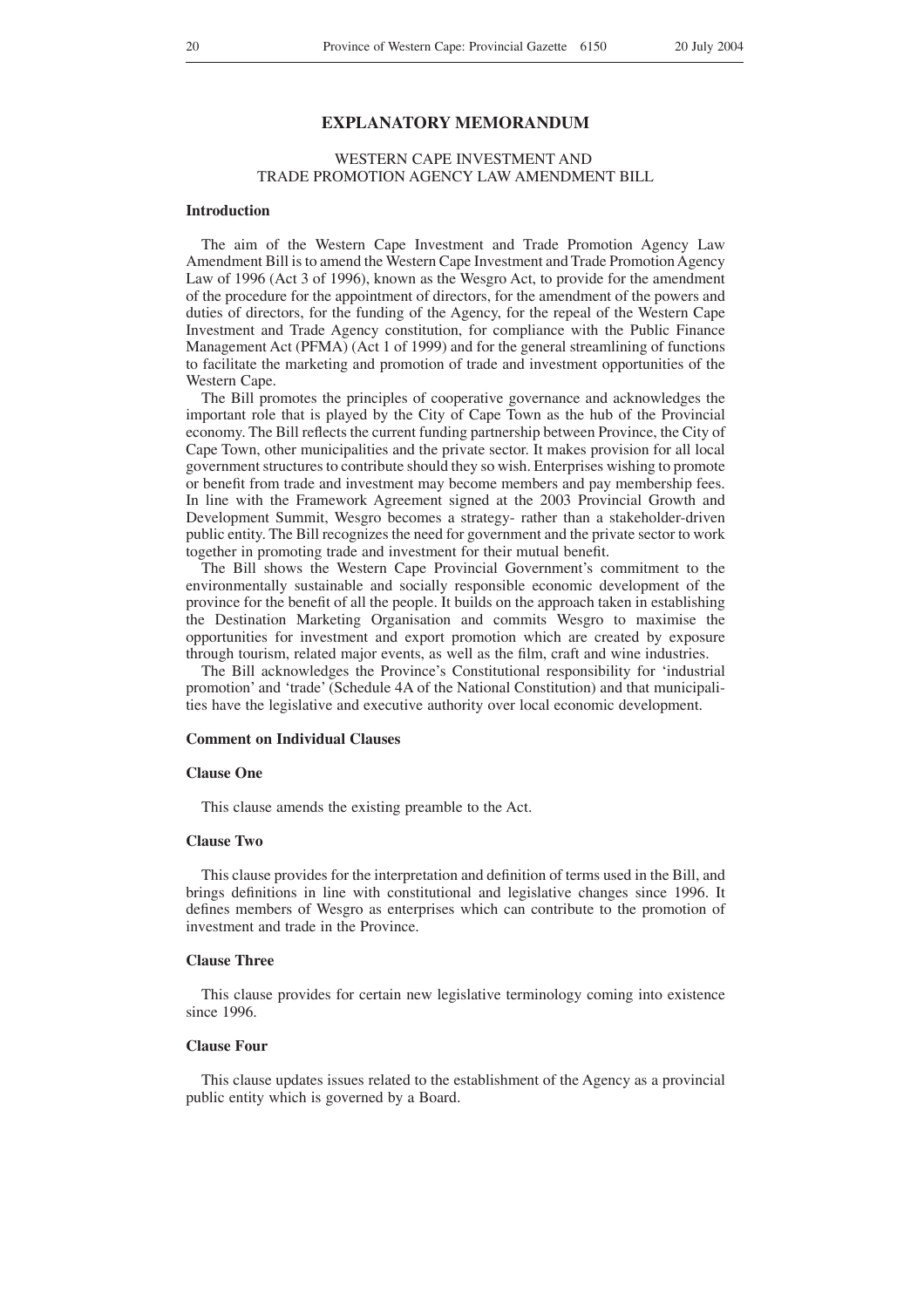### **Clause Five**

This clause deals with the partnership between public and private sector and transformation of Wesgro from a stakeholder- to a strategy-driven public entity. This shift is reflected in the proposed appointment process, representation on the Board and the criteria for appointment as members of the Board. The Minister, in consultation with the Executive Mayor of the City, and after consultation with major contributors, must appoint ten Directors with knowledge of trade and investment, experience in the promotion of trade and investment, or who are able to contribute to the integrated and coordinated marketing of the Province's business image and reside permanently in the Province. The Wesgro members are to elect two members directly to become Directors. Three non-voting *ex offıcio* directors (the CEO and a senior official each from the Province and the City) will join the 15 member demographically representative Board. The appointment process highlights the important role to be played by the City of Cape Town, local government, the Province and the public.

#### **Clause Six**

This clause inserts new sections 3A and 3B which deal with the period of office of the Directors, not to exceed two years, and the filling of vacancies and procedural matters such as meetings, decisions and grounds for termination of Board membership.

#### **Clause Seven**

This clause streamlines the objects of the Agency with the focus on promoting investment in and trade with the Western Cape.

#### **Clause Eight**

This clause amends the powers of the Agency to bring them in line with the PFMA.

# **Clause Nine**

This clause empowers the Board to have members and to maintain a register of members, charge membership fees and call at least one meeting a year.

# **Clause Ten**

This clause regulates the meetings and decisions of the Board, the filling of vacancies and provisions for good governance. The Board is to appoint a Chairperson and Vice Chairperson, after consultation with the Minister.

#### **Clause Eleven**

This clause makes provision for the appointment and composition of committees. The proposed committees cover audit, human resource management, budget and finance, trade promotion and investment promotion. A maximum of three Directors may sit on the first three committees, while provision is made for Directors, who are expert members, to provide input to strategies and business plans of the Agency with respect to trade and investment promotion. The committees provide for delivering the objectives of the Agency.

# **Clause Twelve**

This clause deals with a technical amendment in relation to Director's Interests: the deletion of the phrase ''(except the Province)'' wherever it occurs.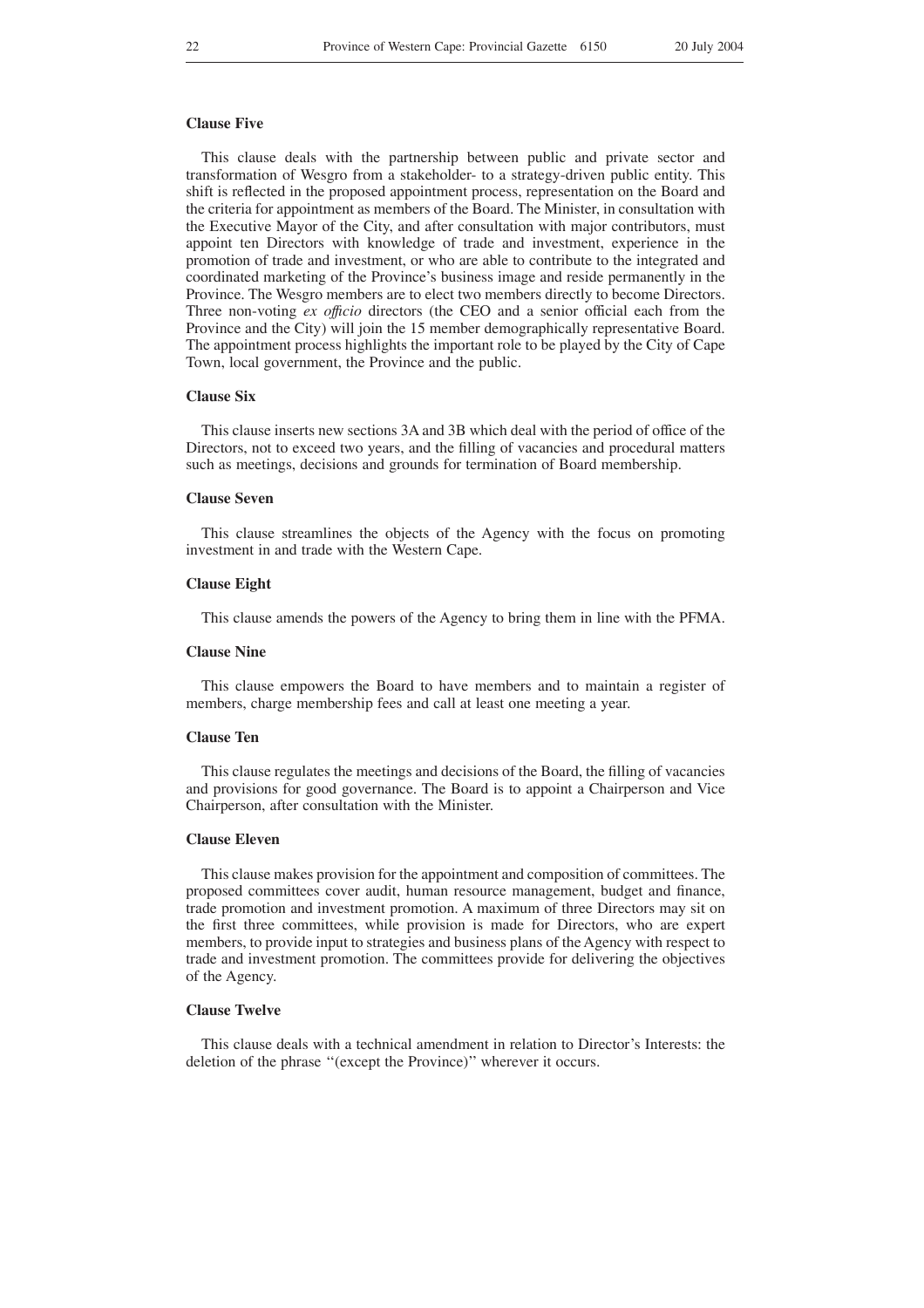# **Clause Thirteen**

This clause makes provision for the appointment of the Chief Executive Officer, in consultation with the Minister, on a fixed-term performance linked contract. It highlights the process to be followed, terms and conditions for appointment and gives powers to the Board to appoint someone to stand in for the CEO if he or she is not able to perform his or her functions. It proposes that the Chief Executive Officer may be reappointed for a maximum of two five year terms.

#### **Clause Fourteen**

This clause provides for the powers and functions of the CEO, which amongst others, are to ensure that the Agency performs its functions, accountability to the Board and to provide secretariat support to the Board, with regular reporting and responsibility for fulfilling contractual agreements.

#### **Clause Fifteen**

Funding and financial control of the Agency is covered by this clause. The sources of funding are money appropriated by the Provincial Parliament, money that may be appropriated by the council of a municipality, money donated, membership fees and revenue raised from services rendered which promote trade and investment.

The clause also deals with the financial control issues as regulated by the Public Finance Management Act of 1999, any regulations and directives issues in terms of that Act and the appointment of auditors.

#### **Clause Sixteen**

This clause repeals outdated provisions on accounting records and financial statements. The PFMA makes provision for these matters.

# **Clause Seventeen**

This clause repeals outdated provisions in respect of Directors' Reports.

#### **Clause Eighteen**

This clause brings the Internal Audit arrangements in line with the PFMA.

#### **Clause Nineteen**

This clause provides for the delegation of powers, functions and duties of the Board. It makes provision for the Board to delegate powers or at any time to amend or revoke any delegation.

# **Clause Twenty**

This clause makes provision for allowances and reimbursement for Directors, as determined jointly by the Ministers responsible for Economic Development and Finance.

### **Clause Twenty One**

This clause amends the provision on the making of regulations.

#### **Clause Twenty Two**

This clause brings the ''Indemnity'' provisions in line with the PFMA.